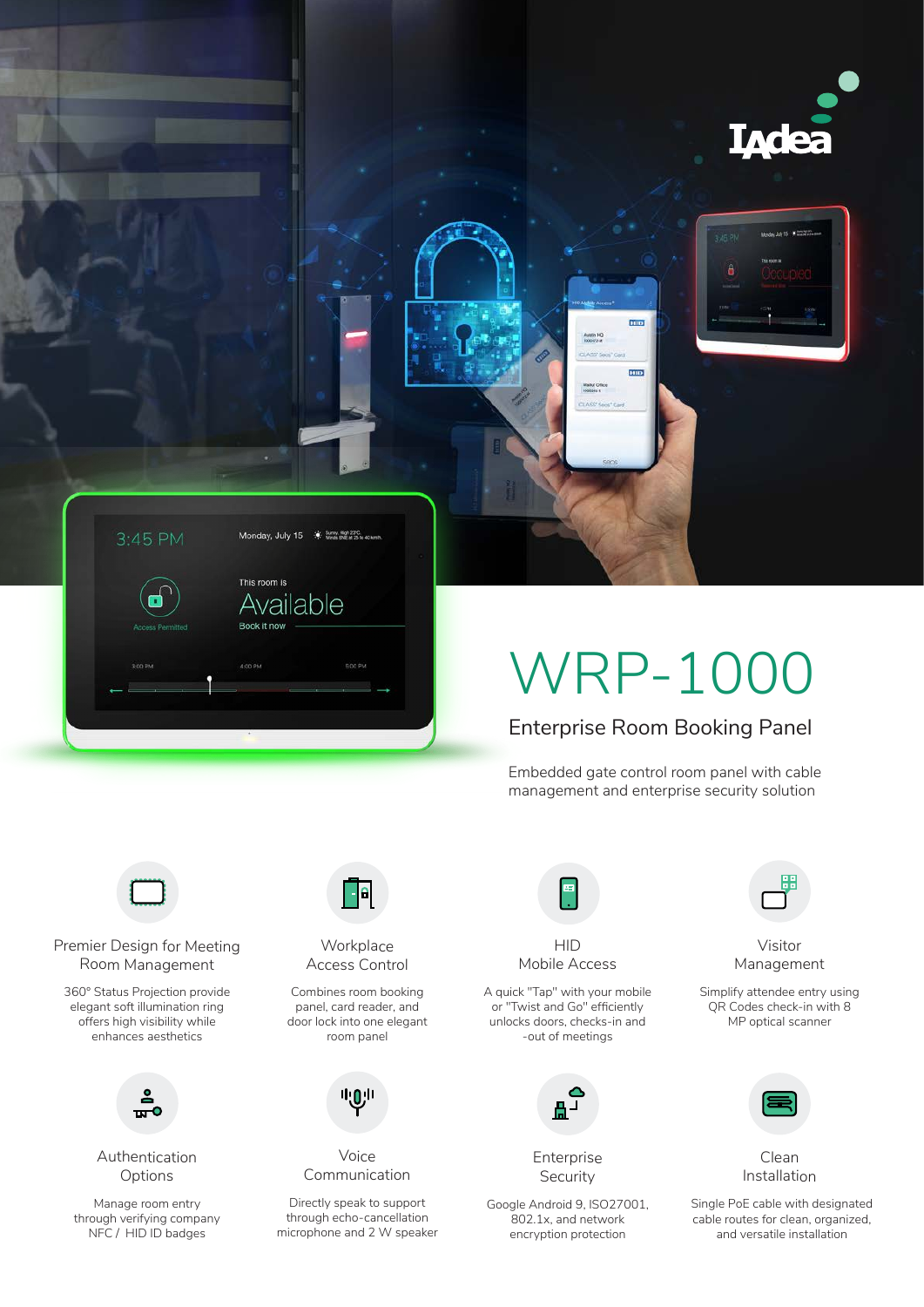# World's First Premium Room Management Panel with Built-In Door Lock Access Control Interface



### Deep Discussions Without Interruptions

### Think. Share. Celebrate.

Physical access control enables workplaces to regulate who has access to specific meeting spaces and at what time and prevent people from intruding value meeting times. Sensitive meeting spaces like board rooms and war rooms can leverage door locks to restrict entry for invited attendees only, protecting both the personnel and meeting details.

# Range of Secure Touchless ID Authentication Options

### Creating a Safer Workplace

With WRP-1000, employees can easily book, reserve, release, check-in, and -out of meeting spaces with their NFC / HID company badge, QR code, or HID mobile access app. Touchless authentications not only improves workplace productivity but, it also allows management to log, record, and report every access with precision and accuracy.

Managements can establish access policies such as limiting access privileges for each room request, authorize hosts to confirm approval at the door, restrict reservation timeframe and booking hours, and prevent unauthorized entries during turnaround time to prepare rooms between bookings.





### Modern Décor that Elevates Any Architecture Simple yet, powerful.

With a sleek brush metal finish, elegant design, built-in cable management, and single-wire installation, WRP-1000 radiate a professional and stylish impression. Its beautiful halo light helps teams locate available meeting spaces at a glance while creating a vibrant mood in the workplace.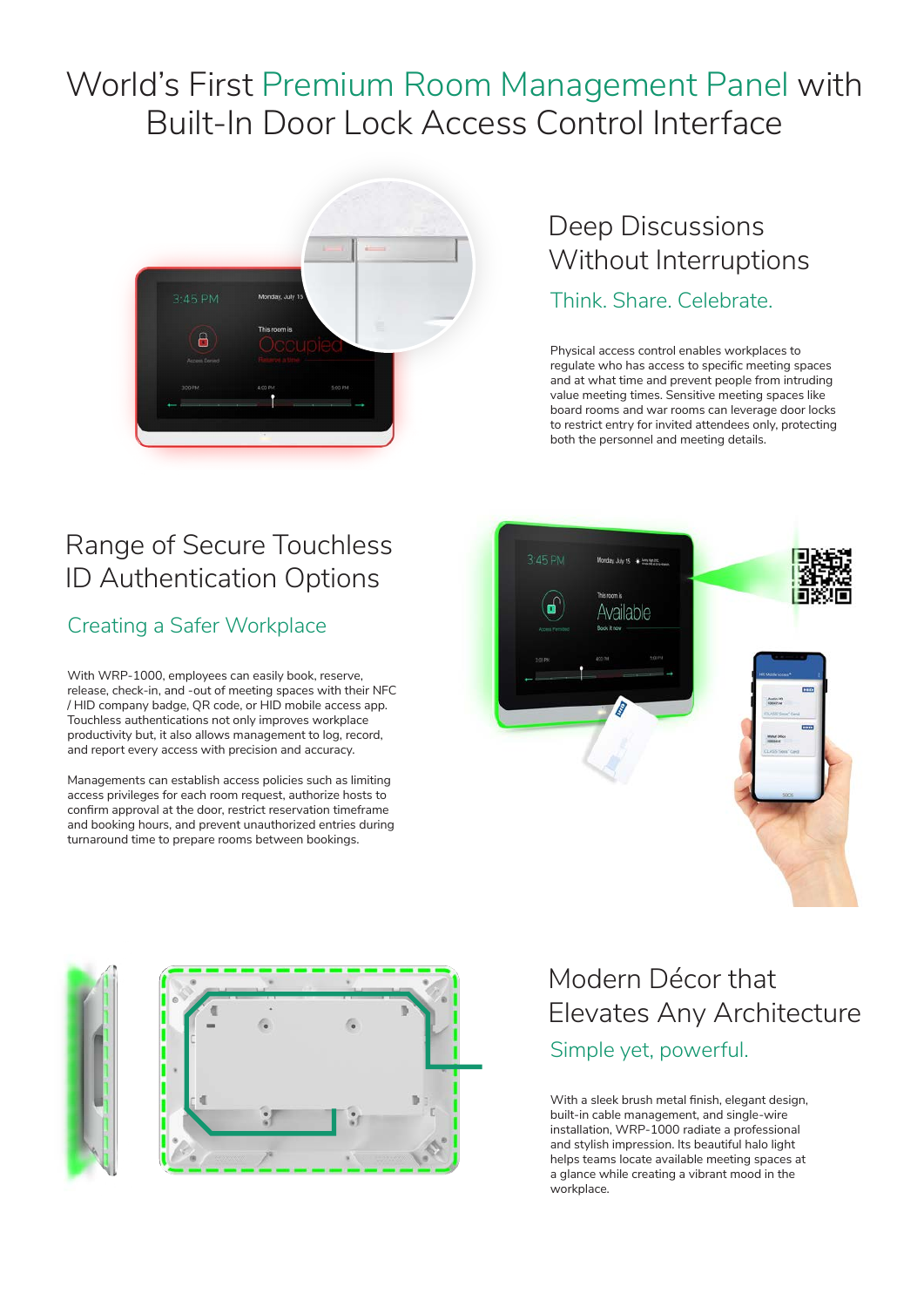

### Prioritize Workplace Customer Service

### Communication is 2-ways

Offering support on speed dial creates a great sense of trust in the workplace. Whether it is a visitor video calling from the lobby to verify their identity or a secretary reporting equipment malfunctions to a specific meeting space, management can quickly resolve facility inquiries and prevent any downtime of value meeting spaces.



### What Happens on the Device, Stays on the Device

Your data is always protected

- 802.1x ensures the facility IT team have full authority  $\bullet$ over approving all in-field IAdea devices and prevent unregistered devices from being added to the network
- $\bullet$ HTTPS protects devices from unauthorized user access through automatic encryption of the web interface
- ISO 27001 Certification means all IAdea devices and services meet the highest security requirements
- IAdeaCare enables administrators to remotely monitor  $\bullet$ and complete device configurations to reduce overstretching of admin resources, unexpected device downtime, and disruption during office hours

### Pick from a range of IAdea-certified room management solutions











| Available                                  | 11:36<br>DOWNER, JAPAN Mice |
|--------------------------------------------|-----------------------------|
|                                            | <b>REAL AND</b>             |
| Next<br>o i                                |                             |
| <b>COLLEGE</b><br><b>Bastier Band</b><br>田 | nestor                      |

**HID** 

**SAPPSPACE** 

pronestor